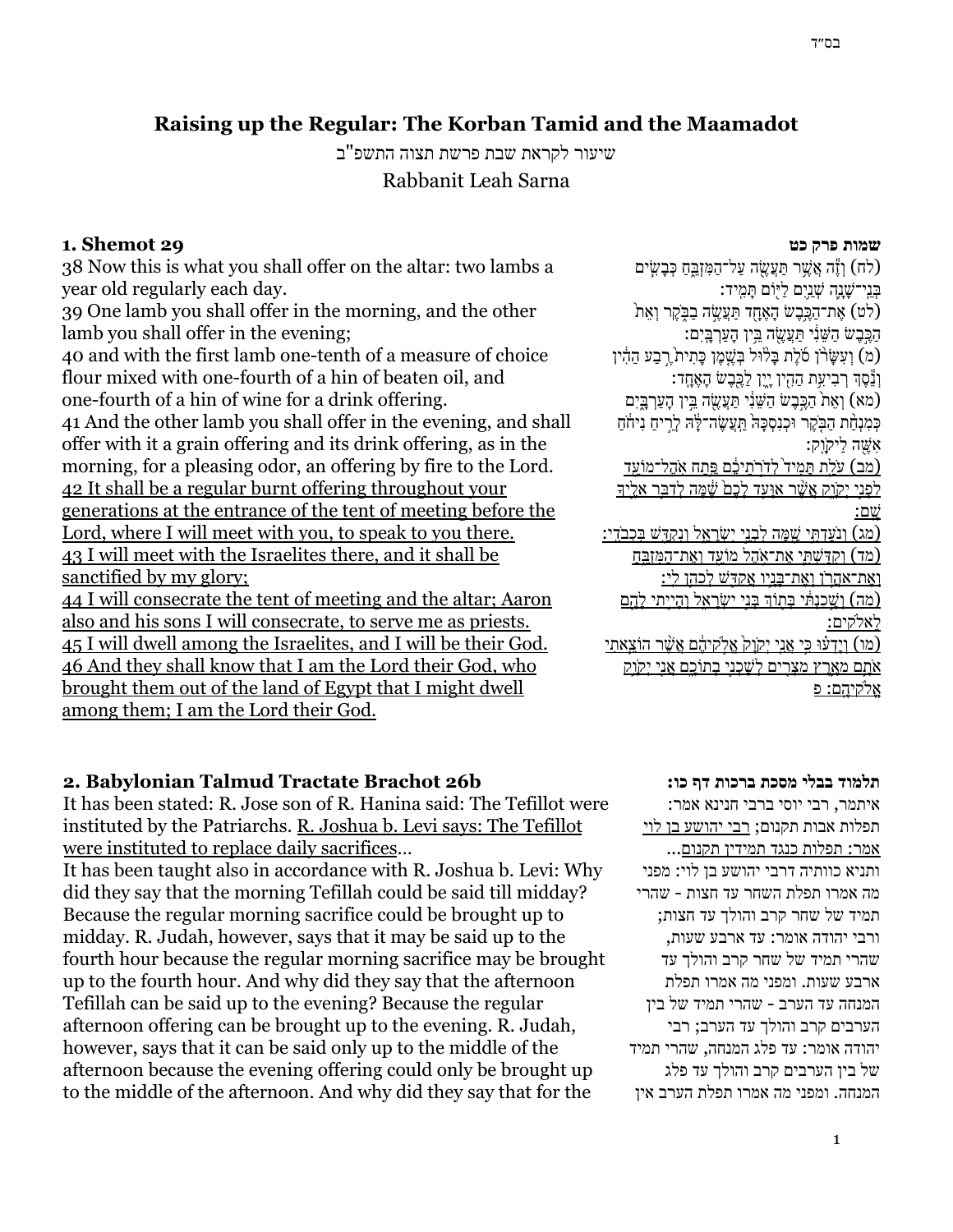לה קבע - שהרי אברים ופדרים שלא נתעכלו מבערב קרבים והולכים כל הלילה; ומפני מה אמרו של מוספין כל היום - שהרי קרבן של מוספין קרב כל היום; רבי יהודה אומר: עד שבע שעות, שהרי קרבן מוסף קרב והולך עד שבע שעות.

## **ביאור הלכה סימן א סעיף א**

שש מצות חיובן תמידי לא יפסקו מעל האדם אפילו רגע אחד כל ימיו וכל זמן וכל רגע שיחשוב בהן קיים מ"ע ואין קץ למתן שכר המצות ואלו הם.

א( להאמין שיש אלוה אחד בעולם ...

ב( שלא נאמין בשום אלהים זולתו ...

ג) לייחדו שנא' שמע ישראל ה' אלהינו ה' אחד ופירושו שמע ישראל ודע כי ה' שהווה את הכל ברצונו והוא אלהינו המשגיח בכל העולמות הוא ה' אחד בלי שום שיתוף.

ד(. לאהוב המקום ב"ה ....

ה(. להיות יראת הש"י על פניו תמיד...

ו(. שלא נתור אחר מחשבת הלב וראיית העינים ...

## **4. Maharal Netivot Olam Nativ Ahavat Reah Chapter One**

evening Tefillah there is no limit? Because the limbs and the fat which were not consumed on the altarl by the evening could be brought for the whole of the night. And why did they say that the additional Tefillot could be said during the whole day? Because the additional offering could be brought during the whole of the day. R. Judah, however, said that it can be said only up to the seventh hour, because the additional offering can be brought up to the

seventh hour.

**3. Biur Halakha 1:1**

4) Love God… 5) Fear God…

There are six perpetual mitzvot that should never cease from a person even for one moment in all of his days and every moment that he thinks about them he is upholding a positive commandment and there is no end to the reward for these mitzvot. These are they: 1) To believe that there is a God… 2) Not to believe in any other god… 3) To believe in the unity of God …

6) Don't be misled by heart and eyes…

There is a midrash in the Sifra which states: "you should love your neighbor as yourself. Rabbi Akiva says: This is a fundamental principle of the Torah.

Ben Azzai says: [The verse,] 'This is the book of the generations of humanity on the day that God created man, in the image of God He created him' (Bereishit 5:1) is an even greater principle." ...In the author's introduction to the collection "Ein Yaakov" he writes that he found the following in a collection of Midrash: "Ben Zoma states: we find a verse that is the most essential and that is "Shema Yisrael." Ben Nannas says: we find a verse that is even more essential and that is "Love one's neighbor as oneself." Shimon Ben Pazi says: we find a verse that is even more essential that is "and the first sheep you shall bring in the morning, and the second sheep you shall bring in the afternoon." Rabbi Ploni stood up on his feet and stated: "the law is in accordance with Ben Pazi, as it says "In accordance with all that I show you concerning the pattern of the tabernacle and of all its furniture, so you shall make it."

### **מהר״ל נתיבות עולם נתיב אהבת ריע פרק א**

מדרש בתורת כהנים )ויקרא י"ט( "ואהבת לרעך כמוך רבי עקיבא אומר זה כלל גדול בתורה. בן עזאי אומר זה ספר תולדות אדם זה כלל גדול מזה"... ...בחבור עין יעקב בהקדמת הכותב שמצא בחבור מדרש אחד וזה לשונו: בן זומא אומר מצינו פסוק כולל יותר והוא שמע ישראל וגו'. בן ננס אומר מצינו פסוק כולל יותר והוא ואהבת לרעך כמוך. שמעון בן פזי אומר מצינו פסוק כולל יותר והוא את הכבש האחד תעשה בבוקר וגו'. עמד ר' פלוני על רגליו ואמר הלכה כבן פזי דכתיב ככל אשר אני מראה אותך את תבנית המשכן וגו'....

And that which Ben Pazi stated "'and the first sheep you shall

ומה שאמר בן פזי את הכבש האחד תעשה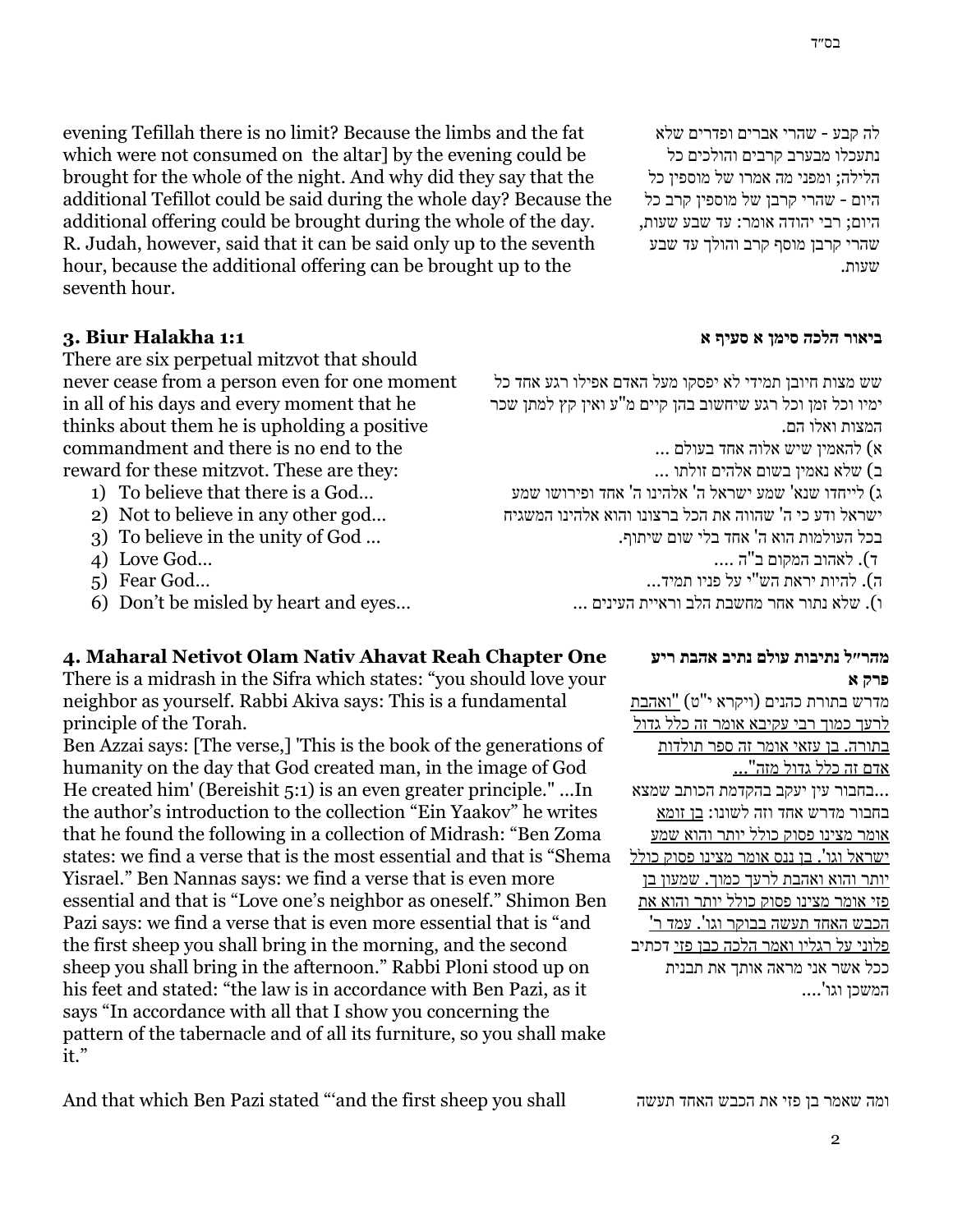bring in the morning' is an even more essential principle in the Torah," he meant that a person serves Hashem with complete constancy and he is His servant, and just as a servant doesn't turn his servitude from his master rather he serves his master constantly. This is what Ben Pazi meant when he said "and the first sheep you shall bring in the morning" which is said about the Tamid offerings of day and evening-- this is the most essential principle in the Torah. For the intended purpose of the Torah is that a person should be a servant of Hashem. And the rest of the Torah is a commentary, that by way of mitzvot he will be a total servant of his master.

בבקר הוא כלל גדול בתורה יותר, רצה לומר מה שהאדם עובד הש"י בתמידות הגמור והוא עבדו, וכמו שהעבד לא סר עבודתו מן אדון שלו רק הוא עובדו תמידי, ולכך אמר את הכבש האחד תעשה בבוקר וגו' שזה נאמר על קרבן תמיד שחר וערב דבר זה הכלל בתורה, שתכלית המכוון שיהיה האדם עבד להקב"ה וכל שאר התורה פירושא שע"י המצות הוא עובד את בוראו לגמרי.

# **5. A Sicha Of HaRav Aharon Lichtenstein זצ״ל Parashat Tetzaveh 5757 [1997] The Daily Sacrifice - "A Great Principle of the Torah"**

Other religions and belief systems focus almost entirely on spiritual peaks - on those exceptional bursts of upliftment, enlightenment and elevation, on the once-a-year celebration. We too have our celebrations, our pinnacles and peaks, but these are not the essence of our spiritual growth. Judaism focuses particularly on the everyday, the common, regular, mundane activities which comprise the bulk of our lives. We attempt to imbue these with meaning, requiring our growth to take place every day in small increments.

The idea is simple: From the very beginning of the Tabernacle's function and every day thereafter, a new foundation is laid - a foundation consisting of the most regular, the most plain, daily sacrifice. In order to build any building, to create any framework, one needs to focus not on the one-time opening ceremony, but rather on the daily routine, the ordinary, gray unnoticed things which form the framework's basis. It is these things which define the context and matrix in which all actions, all thoughts and all other development take place.

We learn this idea from the Tabernacle on a halakhic level, as we saw in the mishna in Menachot without the regular, daily sacrifice, the Tabernacle could not exist. However, this concept applies with greater strength to a greater and more difficult construction - that of human personalities.

It is all too easy, especially for a yeshiva student, to grow accustomed to the daily regimen and to lose focus of the opportunity for growth it offers us. One may focus instead on the high points of the year. Later, when one leaves yeshiva, one realizes the crucial importance of daily life, not just "peak experiences." One's focus must be on daily, step-by-step growth and development. Every regular time we set for learning Torah, every regular mitzva, every "Modeh Ani," every blessing, every opportunity to give charity, every one of life's seemingly irrelevant moments can be used as a mile-stone, as a way on our journey towards becoming better human beings and holier Jews.

Summarized by Ramon Widmonte http://etzion.org.il/vbm/english/archive/sichot/shemot/20-60tetzav.htm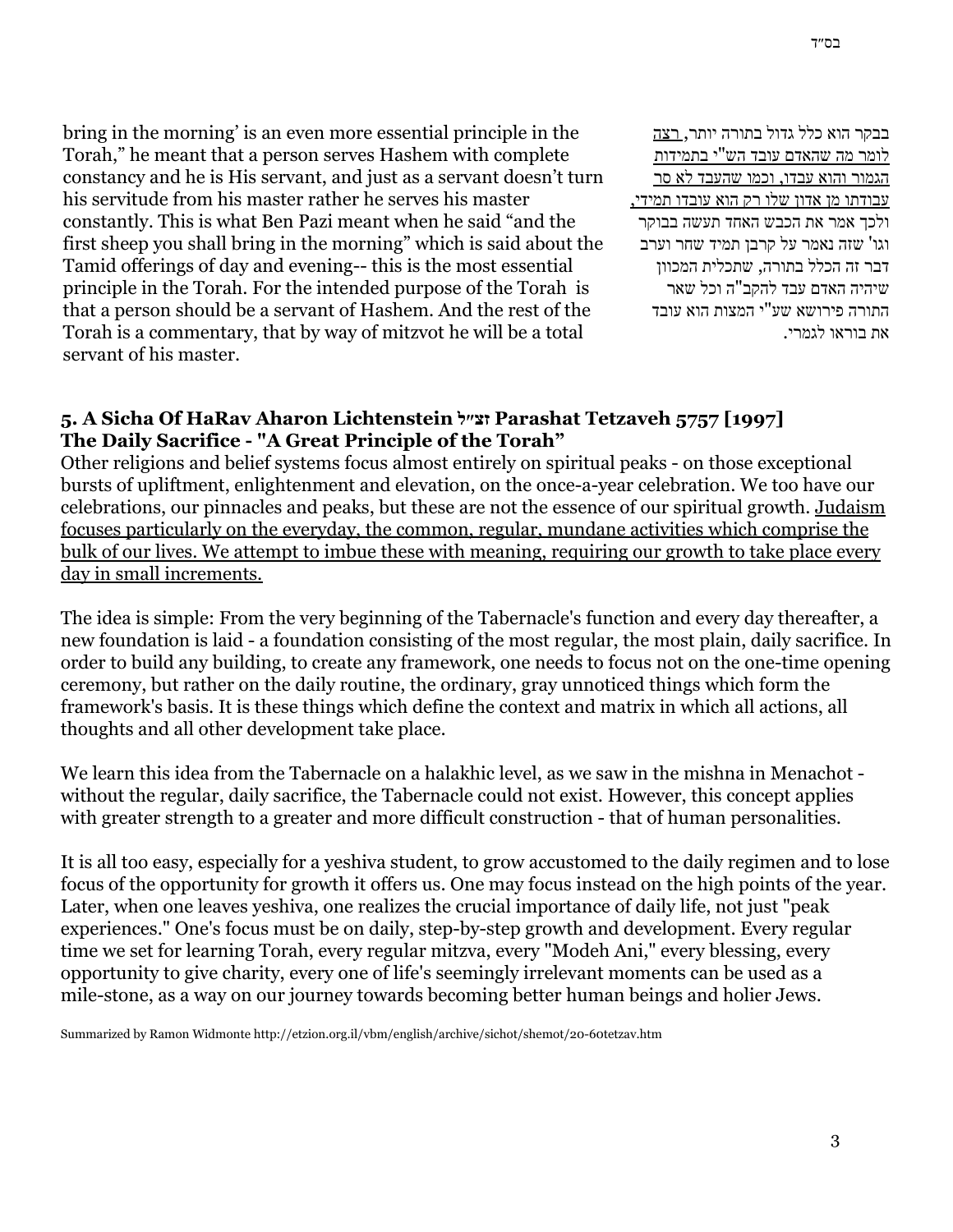# **6. Mishnah Tractate Taanit 4:1-3**

(2) The following is [an explanation of] the ma'amadot: Since it is stated: "Command the children of Israel and say to them: My offering, My food ..." (Numbers 28:2). Now how can a person's sacrifice be offered and he is not present? The early Prophets instituted twenty-four [priestly watches, called] mishmarot. Corresponding to each mishmar there was a ma'amed in Jerusalem of priests, Levites, and Israelites. When it reached the time for a mishmar to go up [to Jerusalem], the priests and Levites went up to Jerusalem, and those Israelites of that mishmar gathered in their own cities, read the narrative of creation.

(3) The men of the ma'amed would fast four days of the week, from Monday through Thursday; they would not fast on Friday in honor of Shabbat, nor would they fast on Sunday, so that they don't change over from rest and delight, to toil and fasting, and die. On Sunday [they read]: "In the beginning", and: "Let there be an expanse" (Genesis 1:1-8). On Monday [they read]: "Let there be an expanse", and: "Let the waters be gathered together" (ibid. verses 6-13). On Tuesday: "Let the waters be gathered together", and: "Let there be lights" (verses 9-19). On Wednesday: "Let there be lights," and: "Let the waters swarm" (verses 43-23). On Thursday: "Let the waters swarm", and: "Let the earth bring forth" (verses 20-31). On Friday: "Let the earth bring forth" (verses 24-31), and: "The heavens were completed" (ibid. 2:1-3). A long section [one that contained five or more verses] was read by two people, while a short one is read by one [person, since we call up three people to read the Torah. [This was done] at Shacharit and at Mussaf. At minhah they gathered and would read the section by heart like one reading shema. They would not gather on Friday at minhah, in honor of Shabbat.

# **7. Maimonides' Commentary on the Mishnah Taanit Chapter Four**

2 Here we will explain these words because the word "Mishmar" includes the Priests, the Levites and the people of the Maamad. And these people of the Maamad are the messengers of all of Israel, and their intention and purpose is to be involved in the *avodah* and to pray. They do not engage in their own labors, so that their thoughts and intentions can be directed towards the sacrifices. And when it is time for the Maamad, anyone who was a member of the Maamad who was near Jerusalem would go up to

#### **משנה מסכת תענית פרק ד:ב-ג**

#### משנה ב

אלו הן מעמדות לפי שנאמר (במדבר כ"ח) "צו את בני ישראל ואמרת אליהם את קרבני לחמי" וכי היאך קרבנו של אדם קרב והוא אינו עומד על גביו? התקינו נביאים הראשונים עשרים וארבע משמרות על כל משמר ומשמר היה מעמד בירושלם של כהנים של לוים ושל ישראלים הגיע זמן המשמר לעלות כהנים ולוים עולים לירושלם וישראל שבאותו משמר מתכנסין לעריהן וקוראין במעשה בראשית:

### משנה ג

ואנשי המעמד היו מתענין ארבעה ימים בשבוע מיום שני ועד יום חמישי ולא היו מתענין ערב שבת מפני כבוד השבת ולא באחד בשבת כדי שלא יצאו ממנוחה ועונג ליגיעה ותענית וימותו ביום הראשון בראשית ויהי רקיע בשני יהי רקיע ויקוו המים בשלישי יקוו המים ויהי מאורות ברביעי יהי מאורות וישרצו המים בחמישי ישרצו המים ותוצא הארץ בששי תוצא הארץ ויכלו השמים. פרשה גדולה קורין אותה בשנים והקטנה ביחיד בשחרית במוסף. ובמנחה נכנסין וקורין על פיהן כקורין את שמע. ערב שבת במנחה לא היו נכנסין מפני כבוד השבת:

# **פירוש המשנה לרמב"ם מסכת תענית פרק ד**

]ב[ הנה נתבאר לך מלשון זה כי מלת משמר כוללת כהני משמרה ולוייה ואנשי אותו מעמד. וכאלו אנשי מעמד הם שלוחי כל ישראל והיתה כונתם ומטרתם ההתעסקות בעבודה ותפלה ואינם עוסקין בעסקי עצמן, ותהיה דעתם ומחשבתם בקרבנות, וכשמגיע זמן מעמד כל מי שהיה מהם מאנשי אותו המעמד קרוב לירושלם